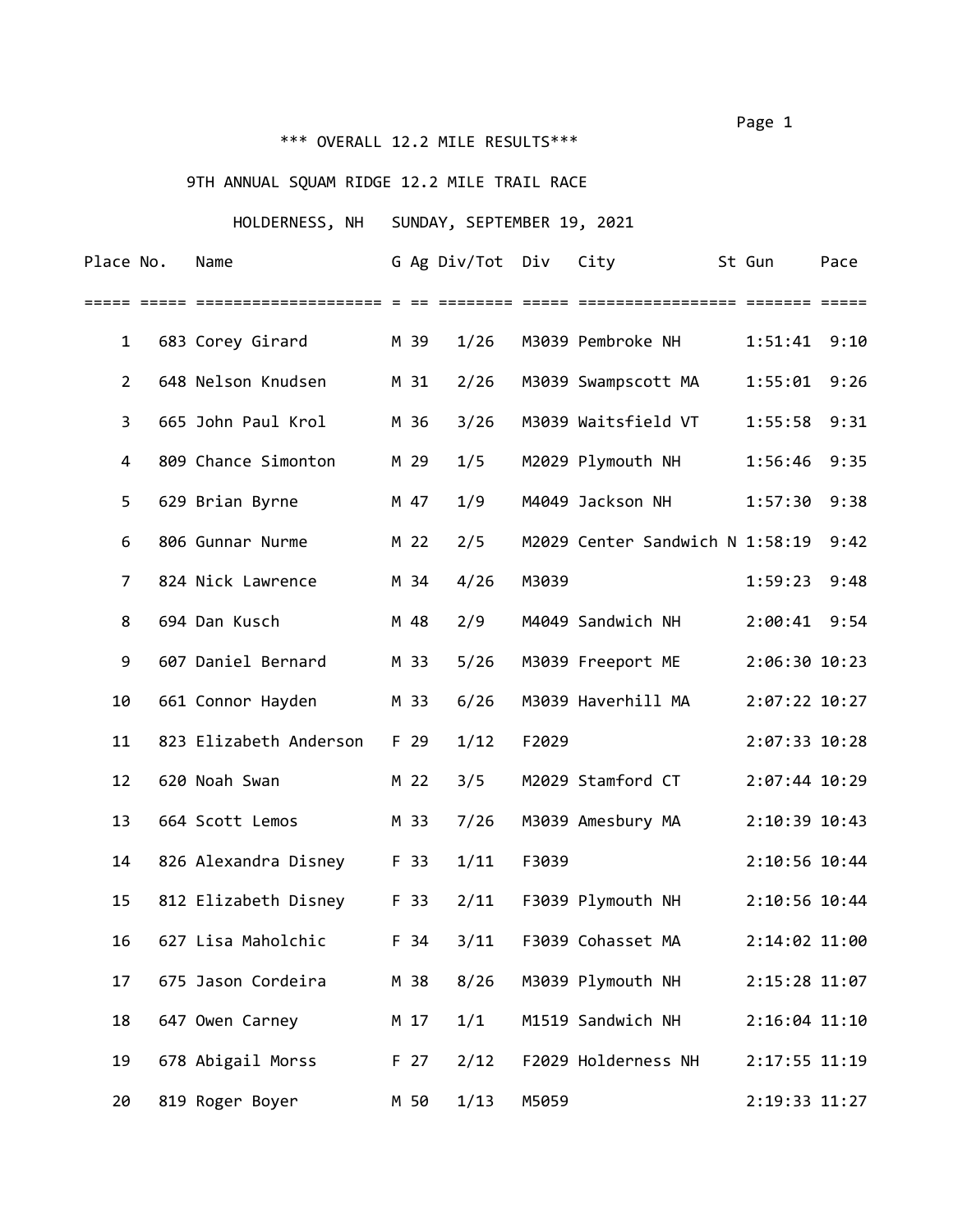| 21 | 689 Elizabeth Beeson               |      | F 49 | 1/14       |       | F4049 Holderness NH                   | 2:21:00 11:34 |  |
|----|------------------------------------|------|------|------------|-------|---------------------------------------|---------------|--|
| 22 | 667 Sam Lovett                     |      | M 33 | 9/26       |       | M3039 Concord NH                      | 2:22:11 11:40 |  |
| 23 | 688 Aaron Brochu                   |      | M 50 | 2/13       |       | M5059 Bow NH                          | 2:22:15 11:40 |  |
| 24 | 626 David Garneau                  |      | M 34 | 10/26      |       | M3039 Rye NH                          | 2:25:15 11:55 |  |
| 25 | 608 Ryan Dillon                    |      | M 34 | 11/26      |       | M3039 Manchester NH                   | 2:26:06 11:59 |  |
| 26 | 618 Richard Masta                  |      | M 35 | 12/26      |       | M3039 N Sandwich NH                   | 2:26:28 12:01 |  |
| 27 | 698 Paul Simmons                   | M 61 |      | 1/7        |       | M6069 Sandwich NH                     | 2:26:29 12:01 |  |
| 28 | 650 Doug Hall                      |      | M 65 | 2/7        |       | M6069 Scituate MA                     | 2:27:06 12:04 |  |
| 29 | 672 Matthew Eddy                   |      | M 51 | 3/13       |       | M5059 Brookline MA                    | 2:27:42 12:07 |  |
| 30 | 638 Dana Conneally                 |      | M 47 | 3/9        |       | M4049 Holderness NH                   | 2:27:57 12:08 |  |
| 31 | 803 Matt Palumbo                   |      | M 37 | 13/26      |       | M3039 Windham NH                      | 2:28:10 12:09 |  |
| 32 | 609 Michael Cole                   |      | M 33 | 14/26      |       | M3039 Portsmouth NH                   | 2:28:30 12:11 |  |
| 33 | 616 Tim Guy                        |      | M 53 | 4/13       |       | M5059 Marblehead MA                   | 2:28:43 12:12 |  |
| 34 | 671 Thomas Ueland                  |      | M 59 | 5/13       |       | M5059 Plymouth NH                     | 2:29:13 12:14 |  |
| 35 | 682 Steve Miller                   |      | M 32 | 15/26      |       | M3039 Andover MA                      | 2:29:31 12:16 |  |
| 36 | 692 Steve Olafsen                  |      | M 64 | 3/7        |       | M6069 Sandwich NH                     | 2:30:35 12:21 |  |
| 37 | 801 David Parker                   |      | M 58 | 6/13       |       | M5059 Boston MA                       | 2:31:01 12:23 |  |
| 38 | 695 Tora Olafsen                   |      | F 38 | 4/11       |       | F3039 Center Sandwich N 2:32:06 12:28 |               |  |
| 39 | 640 Steven Siek                    |      |      |            |       | M 32 16/26 M3039 Holderness NH        | 2:33:28 12:35 |  |
| 40 | 628 Cliff Musto                    |      |      | M 31 17/26 |       | M3039 Marshfield MA                   | 2:34:49 12:42 |  |
| 41 | 827 Ryan Pollock                   | M 38 |      | 18/26      | M3039 |                                       | 2:35:21 12:44 |  |
| 42 | 668 Seth Carter                    |      | M 47 | 4/9        |       | M4049 Orford NH                       | 2:35:42 12:46 |  |
| 43 | 663 Andreas Kipf<br>M 34 19/26     |      |      |            |       | M3039 Brookline MA                    | 2:38:05 12:58 |  |
| 44 | 685 Rhys Jones M 11                |      |      | 1/1        |       | M14un Hanover NH                      | 2:38:21 12:59 |  |
| 45 | 825 Daviel Loutzenheiser M 54 7/13 |      |      |            | M5059 |                                       | 2:39:15 13:04 |  |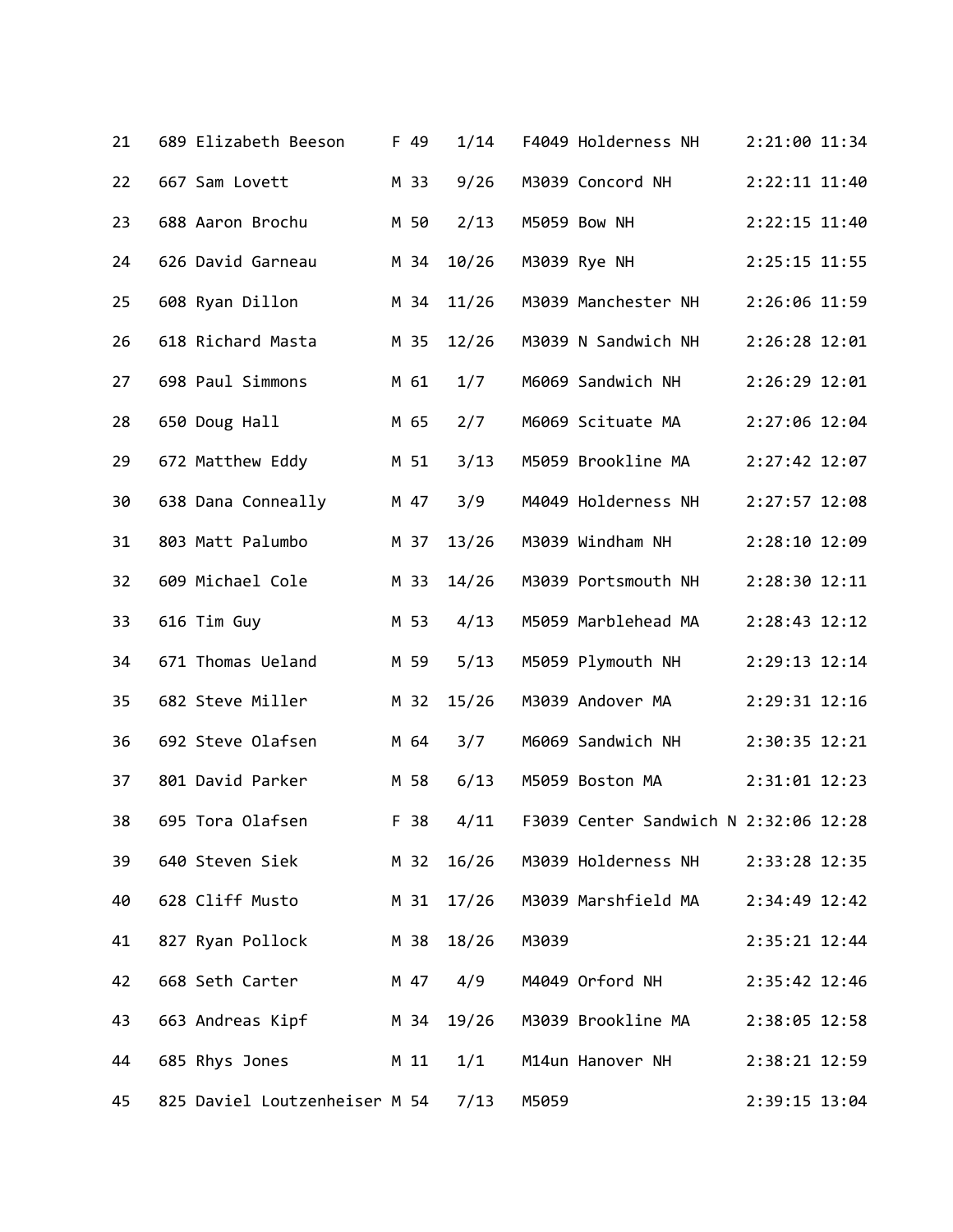| 46 | 807 Maeve Hoffstot            | F 26            | 3/12  |       | F2029 Cambridge MA   | 2:39:27 13:05   |  |
|----|-------------------------------|-----------------|-------|-------|----------------------|-----------------|--|
| 47 | 615 David Bracken             | M 44            | 5/9   |       | M4049 Marblehead MA  | 2:39:50 13:06   |  |
| 48 | 679 Chloe Fross               | F 27            | 4/12  |       | F2029 Brookline MA   | 2:40:01 13:07   |  |
| 49 | 699 Christian Melady          | M 49            | 6/9   |       | M4049 Willimantic CT | 2:42:08 13:18   |  |
| 50 | 822 Andrew Beolanga           | M 29            | 4/5   | M2029 |                      | 2:42:47 13:21   |  |
| 51 | 881 Ashlyn Lembree            | F 51            | 1/2   |       | F5059 Amherst NH     | 2:43:20 13:24   |  |
| 52 | 811 Erica Lehner              | F 29            | 5/12  |       | F2029 Dover NH       | 2:44:15 13:28   |  |
| 53 | 633 Amy King                  | F 45            | 2/14  |       | F4049 Bow NH         | 2:44:40 13:30   |  |
| 54 | 653 Meghan Keating            | F 22            | 6/12  |       | F2029 Wilton CT      | 2:46:36 13:40   |  |
| 55 | 658 Michael Weissenburge M 53 |                 | 8/13  |       | M5059 Marblehead MA  | 2:47:15 13:43   |  |
| 56 | 639 Meredith Peck             | F 31            | 5/11  |       | F3039 Portland ME    | 2:47:40 13:45   |  |
| 57 | 642 Jonathan Laine            | M 38            | 20/26 |       | M3039 Hollis NH      | 2:47:45 13:45   |  |
| 58 | 670 Sam Madden                | M 45            | 7/9   |       | M4049 Newton MA      | 2:48:14 13:48   |  |
| 59 | 637 Kelly Luethje             | F 43            | 3/14  |       | F4049 Holderness NH  | 2:49:58 13:56   |  |
| 60 | 690 Tracey Olafsen            | F 66            | 1/1   |       | F6069 Sandwich NH    | 2:50:46 14:00   |  |
| 61 | 700 Brendan Nesheim           | M 33            | 21/26 |       | M3039 Windham NH     | 2:51:12 14:02   |  |
| 62 | 617 Conor Guy                 | M 45            | 8/9   |       | M4049 Germantown NY  | 2:52:52 14:11   |  |
| 63 | 817 Savannah Bailey           | F <sub>24</sub> | 7/12  |       | F2029 Plymouth NH    | 2:53:03 14:11   |  |
| 64 | 659 Cara Mack                 | F 29            | 8/12  |       | F2029 Dover NH       | 2:55:36 14:24   |  |
| 65 | 686 Jessica Jones             | $F$ 42          | 4/14  |       | F4049 Hanover NH     | 2:58:47 14:40   |  |
| 66 | 631 Loralyn Labombard F 46    |                 | 5/14  |       | F4049 Concord NH     | $3:01:17$ 14:52 |  |
| 67 | 828 Andrew Musto              | M 35            | 22/26 | M3039 |                      | 3:01:45 14:54   |  |
| 68 | 693 Adam Tyson                | M 61            | 4/7   |       | M6069 New Hampton NH | 3:02:37 14:59   |  |
| 69 | 669 Annie Madden              | F 46            | 6/14  |       | F4049 Newton MA      | 3:04:57 15:10   |  |
| 70 | 697 Molly Simmons             | F 49            | 7/14  |       | F4049 Sandwich NH    | $3:06:01$ 15:15 |  |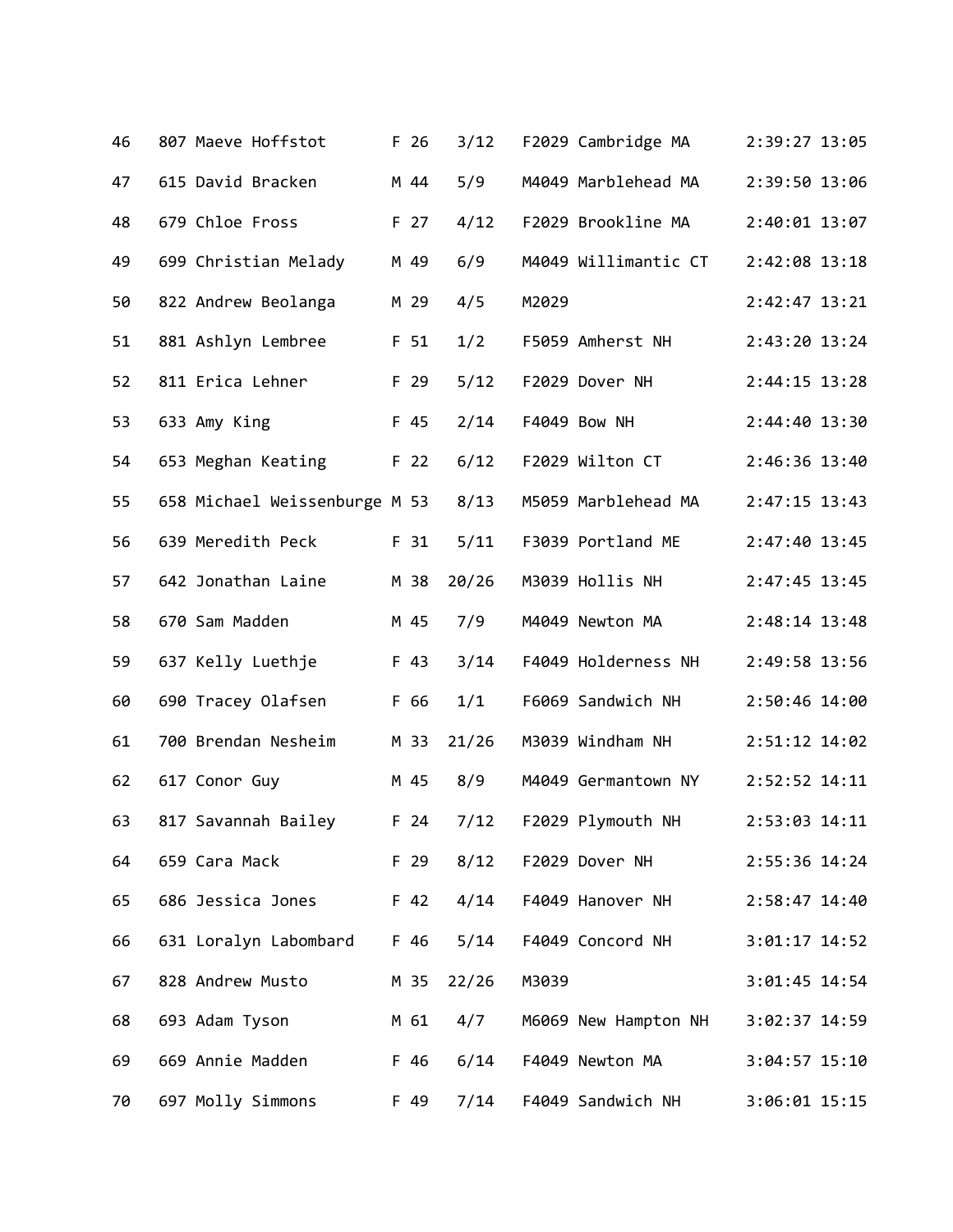| 71 | 680 Libby McCormick           | F 32            | 6/11       | F3039 Bolton MA                       | 3:06:27 15:17     |
|----|-------------------------------|-----------------|------------|---------------------------------------|-------------------|
| 72 | 646 Bill Nesheim              | M 62            | 5/7        | M6069 Holderness NH                   | 3:06:48 15:19     |
| 73 | 625 Benjamin Loveless         | M 37            | 23/26      | M3039 Manchester NH                   | 3:06:55 15:20     |
| 74 | 673 Stacy Casella             | F 45            | 8/14       | F4049 Laconia NH                      | 3:09:47 15:34     |
| 75 | 674 Sarah Tilton              | F 45            | 9/14       | F4049 Laconia NH                      | 3:10:01 15:35     |
| 76 | 622 Jim Swan                  | M 57            | 9/13       | M5059 Stamford CT                     | $3:20:11$ $16:25$ |
| 77 | 624 Joseph Bowen              | M 55            | 10/13      | M5059 Concord MA                      | $3:20:12$ 16:25   |
| 78 | 649 Brian Lenihan             | M 54            | 11/13      | M5059 Hingham MA                      | 3:20:13 16:25     |
| 79 | 619 Robert Zaccardi           | M 53            | 12/13      | M5059 Marshfield MA                   | 3:20:45 16:28     |
| 80 | 614 Sarah Valle               | F 37            | 7/11       | F3039 CONCORD NH                      | 3:23:07 16:39     |
| 81 | 814 Michael Zaccardi          | M 61            | 6/7        | M6069 Roslindale MA                   | 3:28:23 17:05     |
| 82 | 691 Kevin LaFleur             | M 54            | 13/13      | M5059 Laconia NH                      | 3:31:05 17:19     |
| 83 | 818 Anna Boyer                | F 14            | 1/2        | F14un                                 | 3:35:09 17:39     |
| 84 | 808 Reagan Sutherland         | F <sub>14</sub> | 2/2        | F14un Holderness NH                   | 3:35:10 17:39     |
| 85 | 660 Jenna Palumbo             | F 36            | 8/11       | F3039 Windham NH                      | 3:36:50 17:47     |
| 86 | 684 Kelsey MacDonald          | F 27            | 9/12       | F2029 Newmarket NH                    | 3:38:15 17:54     |
| 87 | 696 David Reedy               | M 36            | 24/26      | M3039 Plymouth NH                     | 3:38:58 17:57     |
| 88 | 815 Krys Stave                | F 51            | 2/2        | F5059 Moultonborough NH 3:39:41 18:01 |                   |
| 89 | 662 Judith Kucera             |                 | F 47 10/14 | F4049 Moultonborough NH 3:43:30 18:20 |                   |
| 90 | 621 Gabi Freeda               | F 23            | 10/12      | F2029 Burlington VT                   | 3:44:15 18:23     |
| 91 | 623 Anna Freeda               | F 23            | 11/12      | F2029 burlington VT                   | $3:44:16$ 18:23   |
| 92 | 666 Mackenzie Krol F 24 12/12 |                 |            | F2029 Waitsfield VT                   | 3:44:48 18:26     |
| 93 | 676 Oscar Moll                | M 34            | 25/26      | M3039 Cambridge MA                    | 3:45:41 18:30     |
| 94 | 643 Ruth James                | F 45            | 11/14      | F4049 Newmarket NH                    | 3:46:47 18:36     |
| 95 | 821 Kristen Benson            | F 43            | 12/14      | F4049                                 | 3:46:47 18:36     |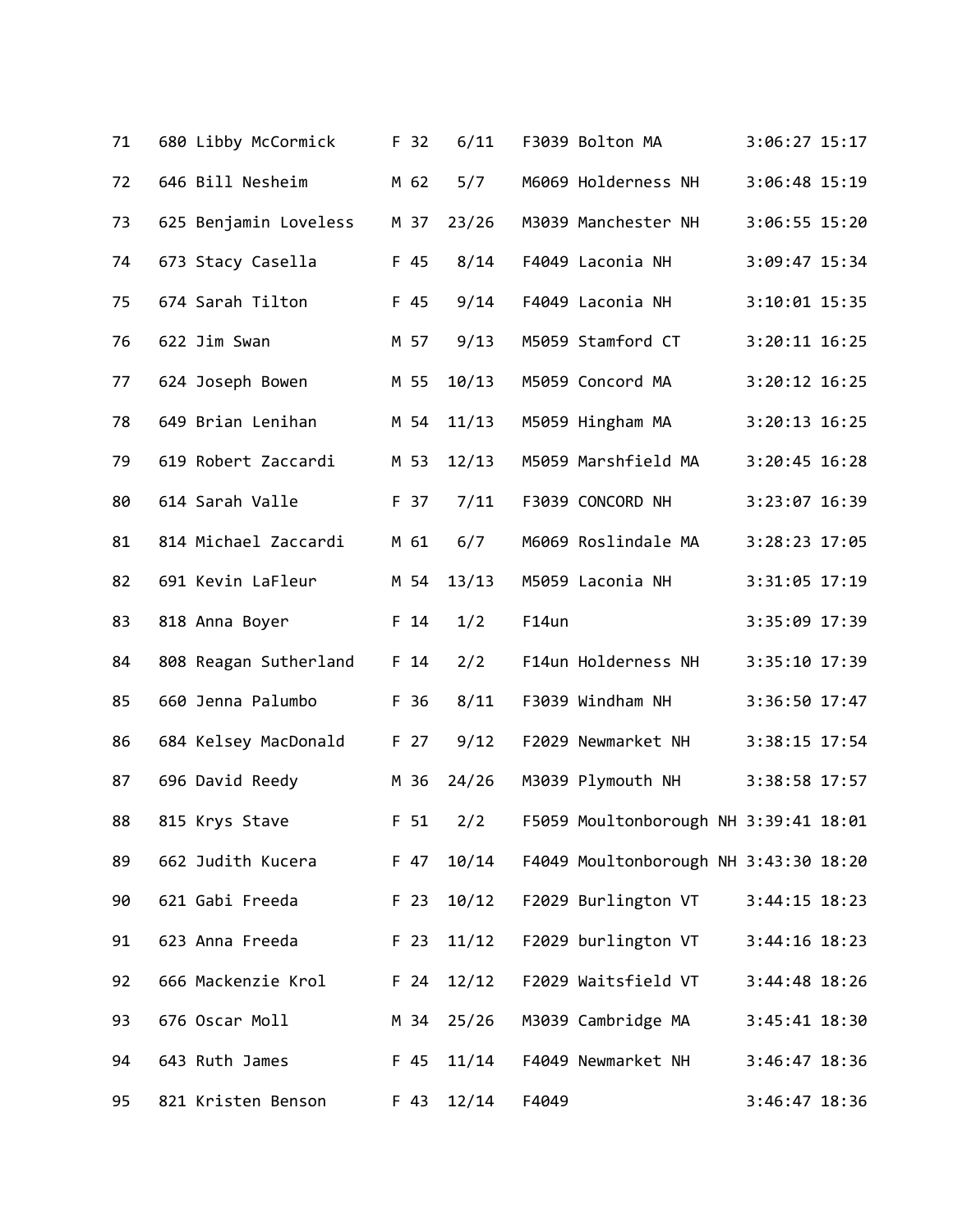| 96  | 634 Alyson Holt     | F 42 | 13/14 | F4049 Concord NH    | $3:47:47$ 18:41 |
|-----|---------------------|------|-------|---------------------|-----------------|
| 97  | 632 Leah Milano     | F 49 | 14/14 | F4049 Concord NH    | 3:47:51 18:41   |
| 98  | 613 Matthew Valle   | M 41 | 9/9   | M4049 CONCORD NH    | 3:50:45 18:55   |
| 99  | 810 Darren Sabean   | M 61 | 7/7   | M6069 Concord NH    | 3:58:09 19:32   |
| 100 | 601 Matthew Ingram  | M 33 | 26/26 | M3039 New Boston NH | 4:01:16 19:47   |
| 101 | 802 Markos Markakis | M 23 | 5/5   | M2029 Cambridge MA  | 4:03:14 19:57   |
| 102 | 602 Janet Ingram    | F 33 | 9/11  | F3039 New Boston NH | 4:05:42 20:09   |
| 103 | 656 Casey McCabe    | F 37 | 10/11 | F3039 Ashland NH    | 4:42:51 23:11   |
| 104 | 816 Laura Brusseau  | F 39 | 11/11 | F3039 Bristol NH    | 5:29:00 26:59   |
| 105 | 805 Tom Boyd        | M 78 | 1/1   | M7099 Bristol RI    | 5:38:00 27:43   |

### OVERALL 12.2 MILE MALE WINNERS

| Place Name |                   | No. Age City |                           | St Guntime Pace  |  |
|------------|-------------------|--------------|---------------------------|------------------|--|
|            |                   |              |                           |                  |  |
|            | 1 Corey Girard    |              | 683 39 Pembroke NH        | $1:51:41$ $9:10$ |  |
|            | 2 Nelson Knudsen  |              | 648 31 Swampscott MA      | $1:55:01$ 9:26   |  |
|            | 3 John Paul Krol  |              | 665 36 Waitsfield VT      | $1:55:58$ 9:31   |  |
|            | 4 Chance Simonton |              | 809 29 Plymouth NH        | $1:56:46$ 9:35   |  |
|            | 5 Brian Byrne     |              | 629 47 Jackson NH         | $1:57:30$ $9:38$ |  |
|            | 6 Gunnar Nurme    |              | 806 22 Center Sandwich NH | $1:58:19$ 9:42   |  |

## OVERALL 12.2 MILE FEMALE WINNERS

| Place Name |                      | No. Age City |                      | St Guntime Pace |  |
|------------|----------------------|--------------|----------------------|-----------------|--|
|            |                      |              |                      |                 |  |
|            | 1 Elizabeth Anderson | 823 29       |                      | 2:07:33 10:28   |  |
|            | 2 Alexandra Disney   | 826 33       |                      | 2:10:56 10:44   |  |
|            | 3 Elizabeth Disney   |              | 812 33 Plymouth NH   | 2:10:56 10:44   |  |
|            | 4 Lisa Maholchic     |              | 627 34 Cohasset MA   | 2:14:02 11:00   |  |
|            | 5 Abigail Morss      |              | 678 27 Holderness NH | 2:17:55 11:19   |  |
|            | 6 Elizabeth Beeson   |              | 689 49 Holderness NH | 2:21:00 11:34   |  |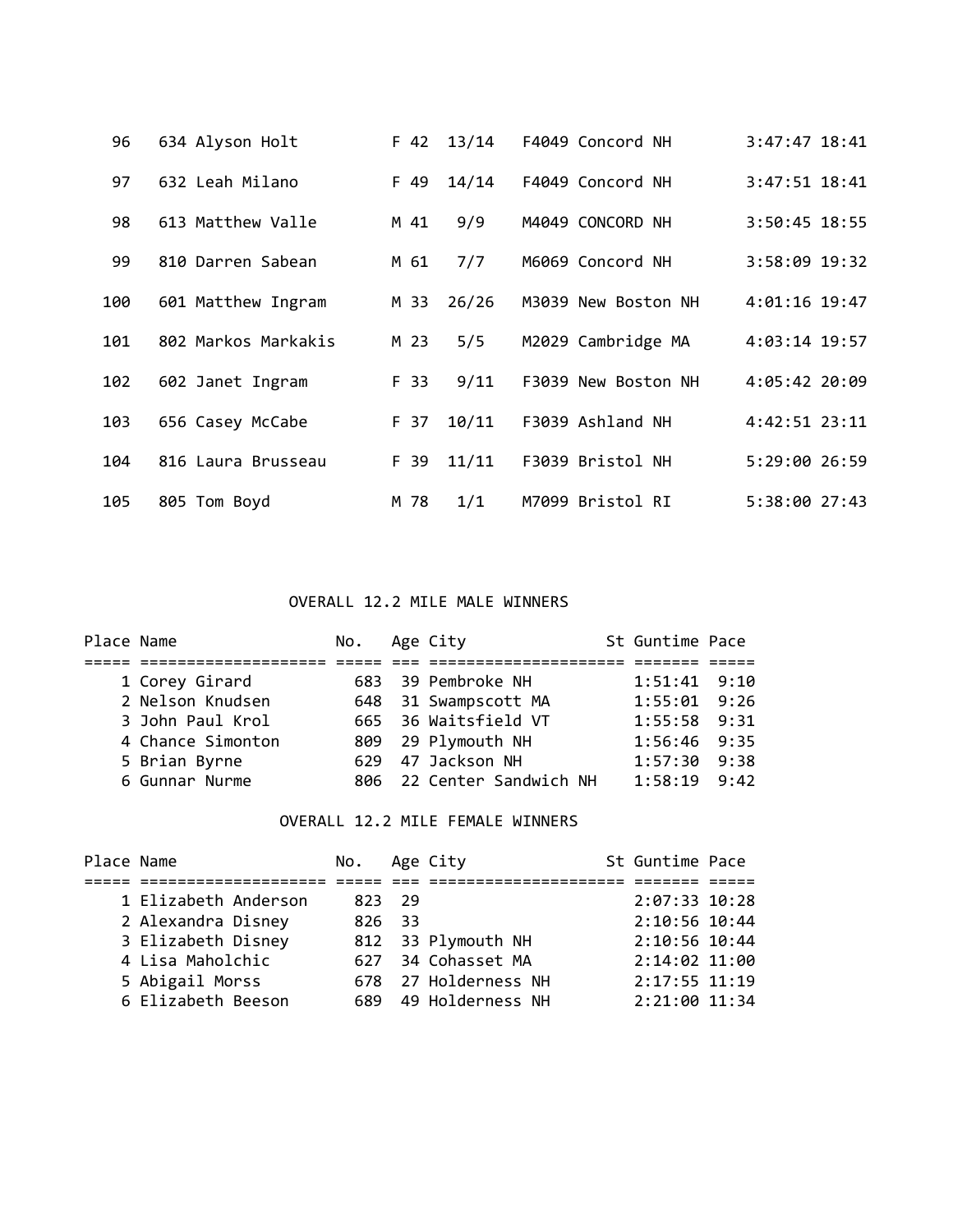### 12.2 MILE AGE-GROUP RESULTS

#### 9TH ANNUAL SQUAM RIDGE 12.2 MILE TRAIL RACE

HOLDERNESS, NH SUNDAY, SEPTEMBER 19, 2021

MALE AGE GROUP: 14 and Under

| Place No. | Name             | Age Guntime Pace       |  |
|-----------|------------------|------------------------|--|
|           |                  |                        |  |
|           | 1 685 Rhys Jones | $11$ $2:38:21$ $12:59$ |  |

FEMALE AGE GROUP: 14 and Under

| Place No. | Name                  | Age Guntime Pace   |  |
|-----------|-----------------------|--------------------|--|
|           |                       |                    |  |
|           | 1 818 Anna Boyer      | $14$ 3:35:09 17:39 |  |
|           | 808 Reagan Sutherland | 14 3:35:10 17:39   |  |

MALE AGE GROUP: 15 - 19

| Place No. | Name            | Age Guntime Pace |  |
|-----------|-----------------|------------------|--|
|           |                 |                  |  |
|           | 647 Owen Carney | 17 2:16:04 11:10 |  |

FEMALE AGE GROUP: 15 - 19

Place No. Name **Age Guntime Pace** ===== ===== ==================== === ======= =====

MALE AGE GROUP: 20 - 29

| Place No.     | Name                | Age Guntime Pace      |  |
|---------------|---------------------|-----------------------|--|
|               |                     |                       |  |
| $\mathbf{1}$  | 809 Chance Simonton | $29\;1:56:46\;9:35$   |  |
| $\mathcal{P}$ | 806 Gunnar Nurme    | $22 \t1:58:19 \t9:42$ |  |
| 3             | 620 Noah Swan       | 22 2:07:44 10:29      |  |

FEMALE AGE GROUP: 20 - 29

| Place No.    | Name                   | Age Guntime Pace |  |
|--------------|------------------------|------------------|--|
|              |                        |                  |  |
| $\mathbf{1}$ | 823 Elizabeth Anderson | 29 2:07:33 10:28 |  |
| 2            | 678 Abigail Morss      | 27 2:17:55 11:19 |  |
| 3.           | 807 Maeve Hoffstot     | 26 2:39:27 13:05 |  |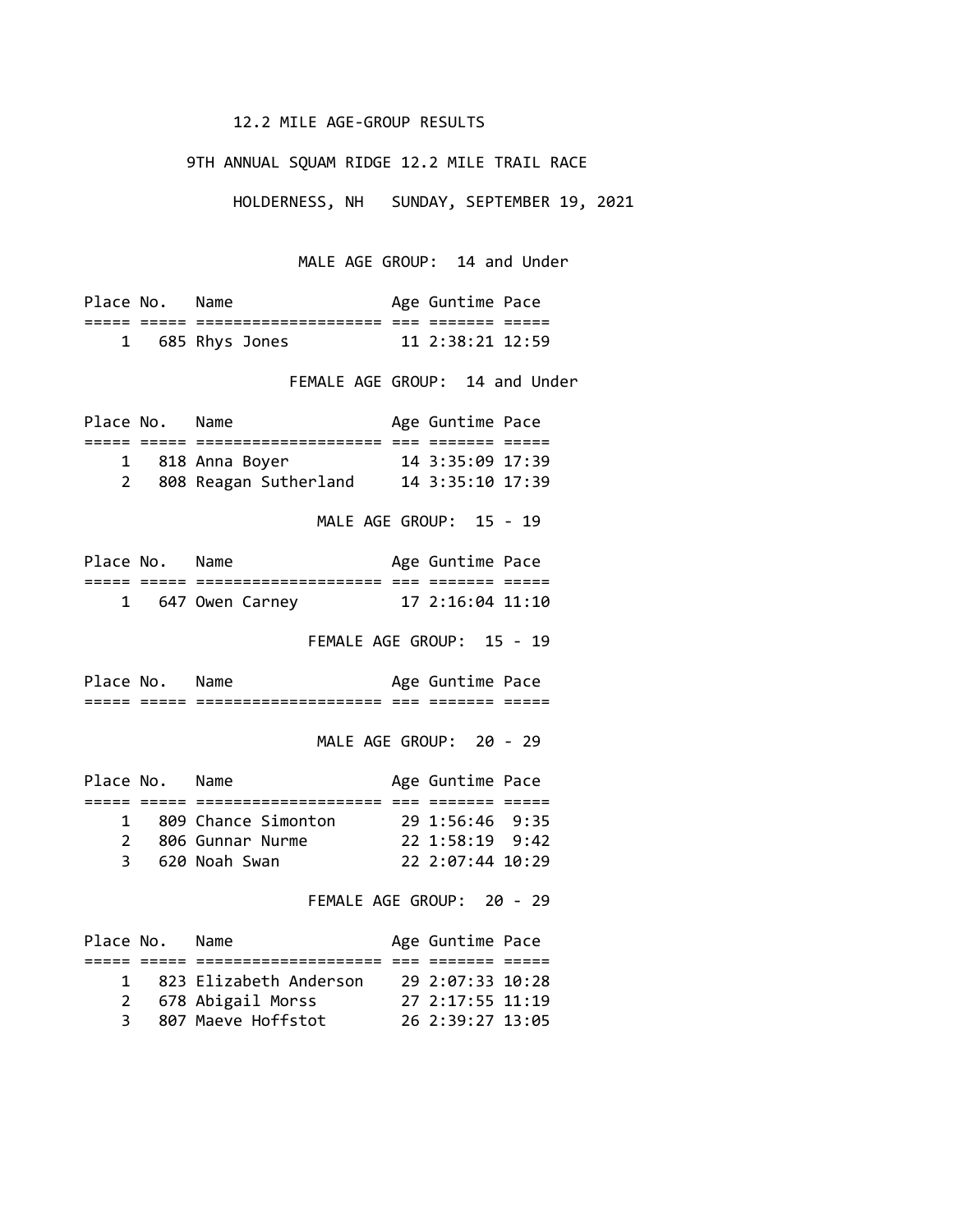### MALE AGE GROUP: 30 - 39

| Place No.     | Name               | Age Guntime Pace      |  |
|---------------|--------------------|-----------------------|--|
|               |                    |                       |  |
|               | 1 683 Corey Girard | 39 1:51:41 9:10       |  |
| $\mathcal{P}$ | 648 Nelson Knudsen | $31 \t1:55:01 \t9:26$ |  |
| २ ।           | 665 John Paul Krol | 36 1:55:58 9:31       |  |

FEMALE AGE GROUP: 30 - 39

| Place No.    | Name                 | Age Guntime Pace |  |
|--------------|----------------------|------------------|--|
|              |                      |                  |  |
| $\mathbf{1}$ | 826 Alexandra Disney | 33 2:10:56 10:44 |  |
| 2            | 812 Elizabeth Disney | 33 2:10:56 10:44 |  |
| 3            | 627 Lisa Maholchic   | 34 2:14:02 11:00 |  |
|              |                      |                  |  |

MALE AGE GROUP: 40 - 49

| Place No.     | Name                 | Age Guntime Pace  |  |
|---------------|----------------------|-------------------|--|
|               |                      |                   |  |
|               | 1 629 Brian Byrne    | 47, 1:57:30, 9:38 |  |
| $\mathcal{P}$ | 694 Dan Kusch        | 48 2:00:41 9:54   |  |
|               | 3 638 Dana Conneally | 47 2:27:57 12:08  |  |

FEMALE AGE GROUP: 40 - 49

| Place No.    | Name                 | Age Guntime Pace |  |
|--------------|----------------------|------------------|--|
|              |                      |                  |  |
| $\mathbf{1}$ | 689 Elizabeth Beeson | 49 2:21:00 11:34 |  |
| 2            | 633 Amy King         | 45 2:44:40 13:30 |  |
|              | 3 637 Kelly Luethje  | 43 2:49:58 13:56 |  |

MALE AGE GROUP: 50 - 59

| Place No.     | Name              | Age Guntime Pace |  |
|---------------|-------------------|------------------|--|
|               |                   |                  |  |
|               | 1 819 Roger Boyer | 50 2:19:33 11:27 |  |
| $\mathcal{P}$ | 688 Aaron Brochu  | 50 2:22:15 11:40 |  |
| 3             | 672 Matthew Eddy  | 51 2:27:42 12:07 |  |

FEMALE AGE GROUP: 50 - 59

| Place No. | Name                 | Age Guntime Pace |  |
|-----------|----------------------|------------------|--|
|           |                      |                  |  |
|           | 1 881 Ashlyn Lembree | 51 2:43:20 13:24 |  |
|           | 2 815 Krys Stave     | 51 3:39:41 18:01 |  |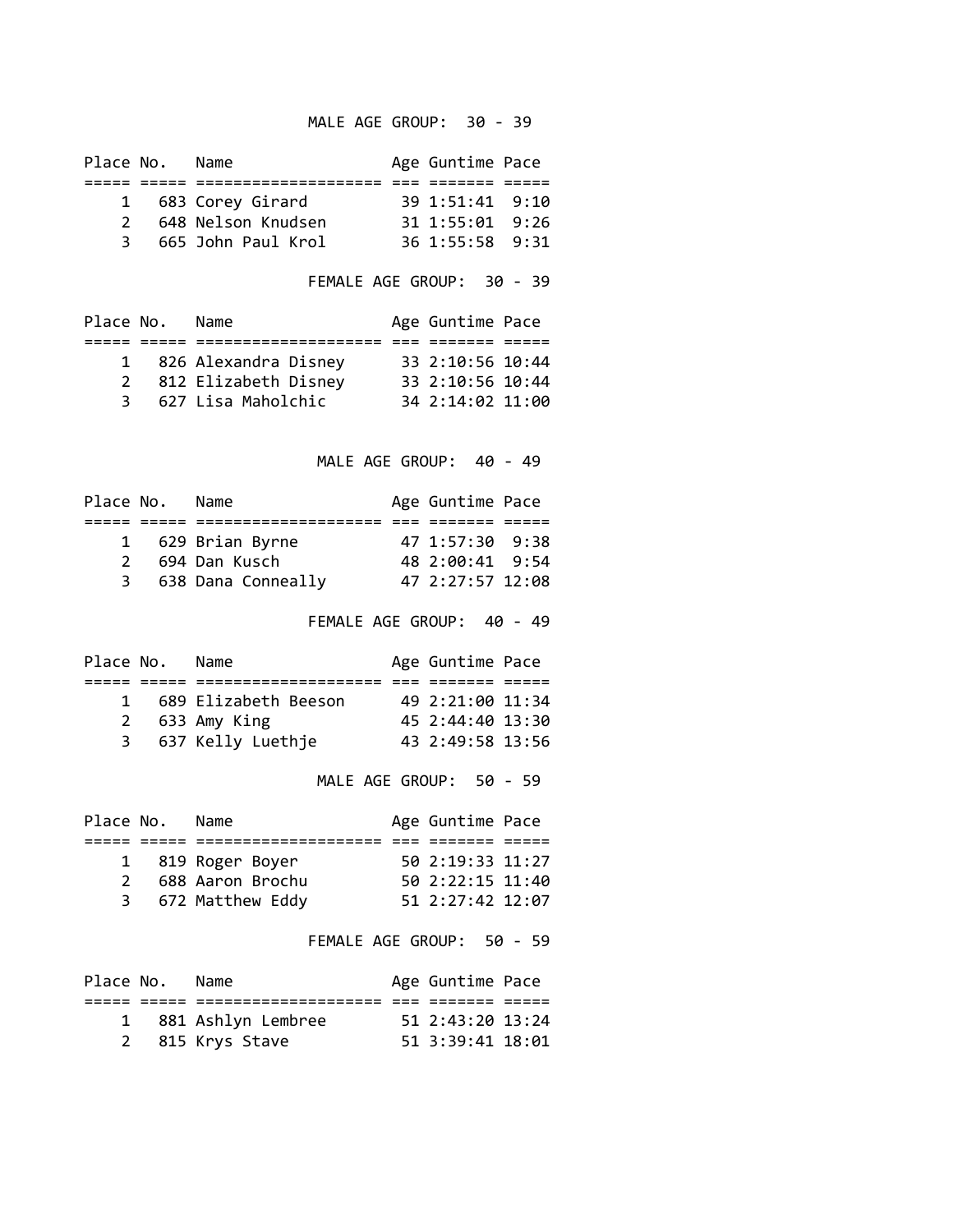MALE AGE GROUP: 60 - 69

| Place No. | Name                | Age Guntime Pace       |  |
|-----------|---------------------|------------------------|--|
|           |                     |                        |  |
|           | 1 698 Paul Simmons  | $61$ $2:26:29$ $12:01$ |  |
|           | 2 650 Doug Hall     | 652:27:0612:04         |  |
|           | 3 692 Steve Olafsen | $64$ 2:30:35 12:21     |  |
|           |                     |                        |  |

FEMALE AGE GROUP: 60 - 69

| Place No. | Name               | Age Guntime Pace |  |
|-----------|--------------------|------------------|--|
|           |                    |                  |  |
|           | 690 Tracey Olafsen | 66 2:50:46 14:00 |  |

MALE AGE GROUP: 70 - 99

| Place No. | Name           | Age Guntime Pace |  |
|-----------|----------------|------------------|--|
|           |                |                  |  |
|           | 1 805 Tom Boyd | 78 5:38:00 27:43 |  |

FEMALE AGE GROUP: 70 - 99

|     | Place No.            | Name                                         |            | Age Guntime Pace        |       |  |
|-----|----------------------|----------------------------------------------|------------|-------------------------|-------|--|
| ___ | __<br>$  -$<br>_____ | ____________________<br>____________________ | ___<br>___ | ___<br>_____<br>_______ | $  -$ |  |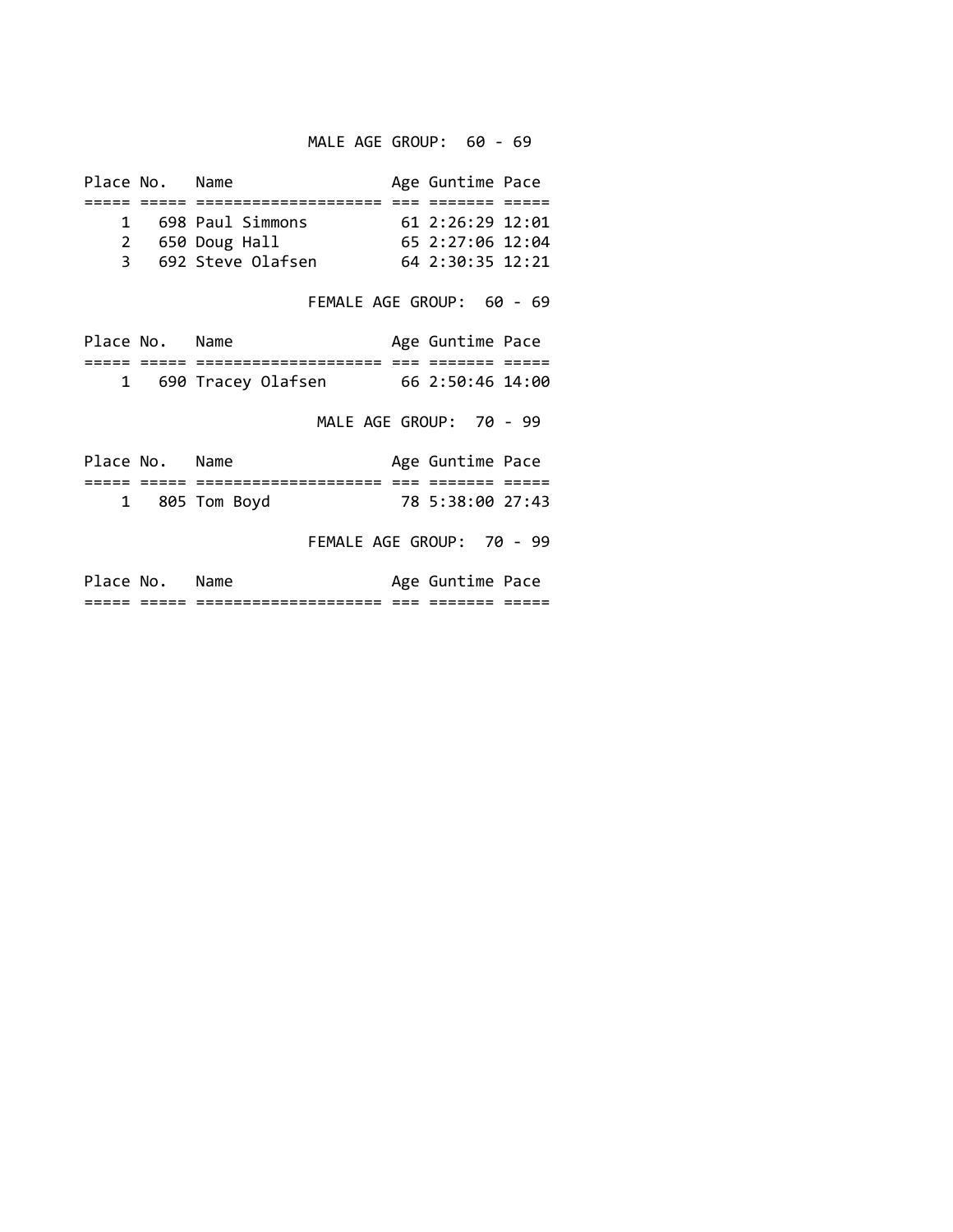# \*\*\* OVERALL 4.0 MILE RESULTS\*\*\*

# 9TH ANNUAL SQUAM RIDGE 4.0 MILE TRAIL RACE

# HOLDERNESS, NH SUNDAY, SEPTEMBER 19, 2021

| Place No.      | Name                   |        | G Ag Div/Tot Div |       | City                    | St Gun            | Pace        |
|----------------|------------------------|--------|------------------|-------|-------------------------|-------------------|-------------|
|                |                        |        |                  |       |                         |                   |             |
| $\mathbf{1}$   | 829 Coop Jones         | M 09   | 1/5              | M14un |                         |                   | 38:47 9:42  |
| $\overline{2}$ | 831 Elizabeth Miller   | F 32   | 1/3              |       | F3039 Andover MA        |                   | 40:52 10:13 |
| 3              | 830 Graham Thompson    | M 50   | 1/1              | M5059 |                         |                   | 45:30 11:23 |
| 4              | 856 Moire O'Mullane    | F 31   | 2/3              |       | F3039 Haverhill MA      |                   | 47:58 12:00 |
| 5              | 847 Lisa Athanasia     | F 37   | 3/3              |       | F3039 Plymouth NH       |                   | 48:48 12:12 |
| 6              | 865 John Fleming       | M 38   | 1/1              |       | M3039 Woburn MA         |                   | 49:55 12:29 |
| 7              | 868 Guilla Van Etten   | F 10   | 1/6              |       | F14un Holderness NH     |                   | 50:01 12:31 |
| 8              | 876 Kathleen Aldridge  | F 60   | 1/6              |       | F6069 Gilford NH        |                   | 51:56 12:59 |
| 9              | 866 Courtney Van Etten | F 44   | 1/3              |       | F4049 Holderness NH     |                   | 53:05 13:17 |
| 10             | 880 Amey Bailey        | F 57   | 1/5              |       | F5059 Plymouth NH       |                   | 53:46 13:27 |
| 11             | 864 Andy Mathieson     | M 64   | 1/4              |       | M6069 Holderness NH     |                   | 53:59 13:30 |
| 12             | 871 Samantha Palacios  | F 29   | 1/3              |       | F2029 Woburn MA         |                   | 54:25 13:37 |
| 13             | 875 Keith Noyes        | M 48   | 1/3              |       | M4049 New Hampton NH NH |                   | 55:32 13:53 |
| 14             | 879 Steven Kelly       | M 67   | 2/4              |       | M6069 Holderness NH     | 1:01:38 15:25     |             |
| 15             | 861 Edu James          | M 10   | 2/5              |       | M14un Holderness NH     | $1:07:11$ $16:48$ |             |
| 16             | 644 Claus James        | M 13   | 3/5              |       | M14un Newmarket NH      | 1:07:34 16:54     |             |
| 17             | 869 Wogan Van Etten    | M 8    | 4/5              |       | M14un Holderness NH     | 1:08:18 17:05     |             |
| 18             | 870 Katja Fox          | F 56   | 2/5              |       | F5059 Wolfeboro NH      | 1:09:44 17:26     |             |
| 19             | 872 Ellie Gaw          | F 10   | 2/6              |       | F14un Holderness NH     | 1:13:57 18:30     |             |
| 20             | 862 Abigail Furlan     | $F$ 11 | 3/6              |       | F14un Meredith NH       | 1:13:59 18:30     |             |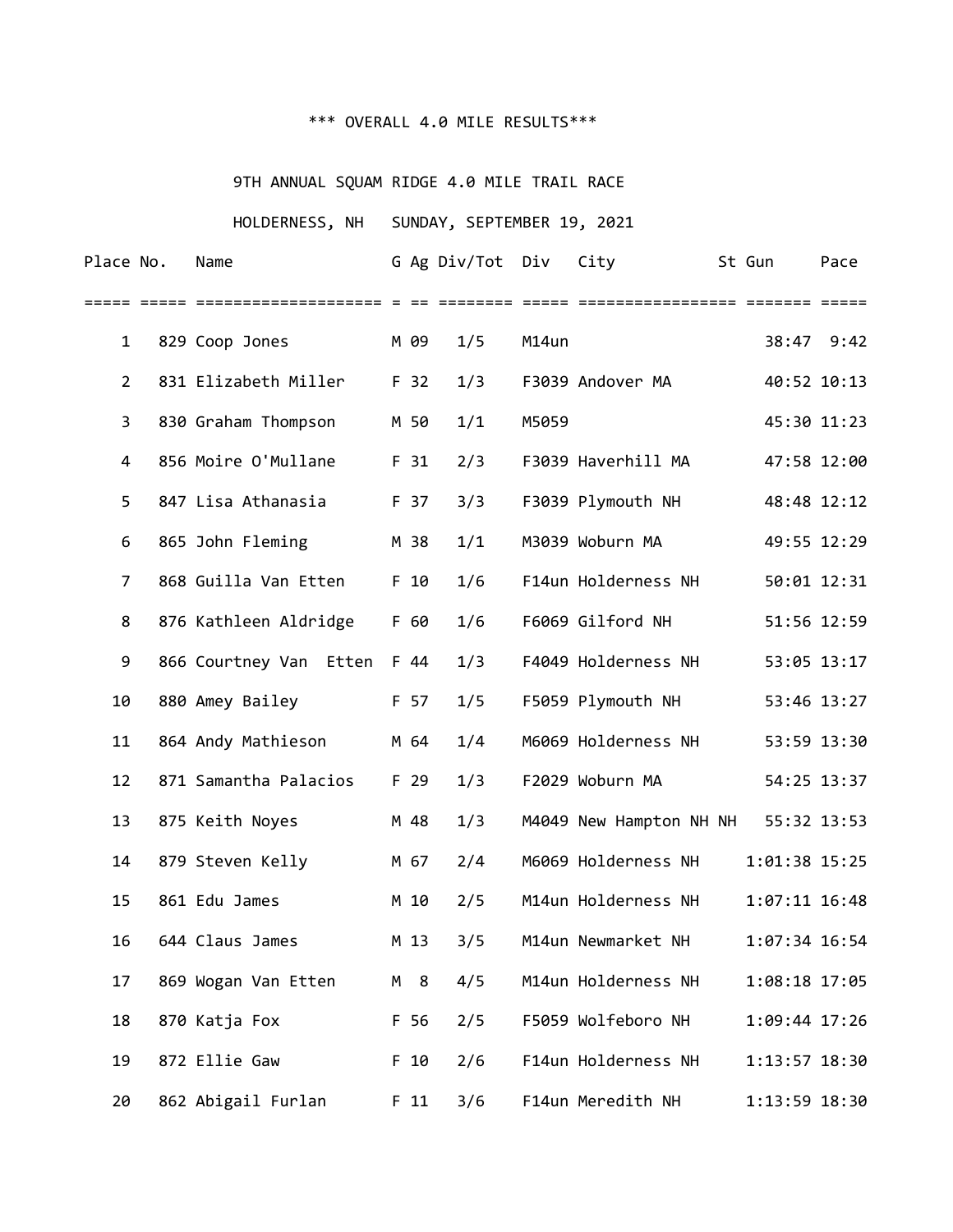| 21 | 855 Amelia Nesheim    | F 29    | 2/3 | F2029 Somersworth NH | 1:14:21 18:36 |
|----|-----------------------|---------|-----|----------------------|---------------|
| 22 | 854 Melanie Nesheim   | F 61    | 2/6 | F6069 Holderness NH  | 1:14:23 18:36 |
| 23 | 832 Stephen Morse     | M 62    | 3/4 | M6069                | 1:20:08 20:02 |
| 24 | 833 Caroline Morse    | F 24    | 3/3 | F2029                | 1:20:19 20:05 |
| 25 | 877 Lili Morss        | F 61    | 3/6 | F6069 Holderness NH  | 1:20:23 20:06 |
| 26 | 873 Greta Gaw         | F.<br>8 | 4/6 | F14un Holderness NH  | 1:25:44 21:26 |
| 27 | 852 Isaac Madden      | M<br>9  | 5/5 | M14un Newton MA      | 1:27:25 21:52 |
| 28 | 859 Edwin James       | M 49    | 2/3 | M4049 Holderness NH  | 1:34:21 23:36 |
| 29 | 860 Lisetta Silvestri | F 41    | 2/3 | F4049 Holderness NH  | 1:34:24 23:36 |
| 30 | 863 Madelyn Furlan    | F 10    | 5/6 | F14un Meredith NH    | 1:34:25 23:37 |
| 31 | 874 Barry Gaw         | M 61    | 4/4 | M6069 Holderness NH  | 1:34:46 23:42 |
| 32 | 867 Justin Van Etten  | M 47    | 3/3 | M4049 Holderness NH  | 1:34:47 23:42 |
| 33 | 850 Kia Hellman       | F 46    | 3/3 | F4049 Holderness NH  | 1:35:04 23:46 |
| 34 | 848 Charlene O'Clair  | F 61    | 4/6 | F6069 Lewiston ME    | 1:46:47 26:42 |
| 35 | 841 BJ Warner         | F 68    | 5/6 | F6069 Windham ME     | 1:46:49 26:43 |
| 36 | 842 Lori Sussman      | F 60    | 6/6 | F6069 Windham ME     | 1:47:13 26:49 |
| 37 | 849 Karen Girardin    | F 57    | 3/5 | F5059 Lewiston ME    | 1:47:14 26:49 |
| 38 | 851 Bessie Madden     | $F$ 11  | 6/6 | F14un Newton MA      | 1:52:27 28:07 |
| 39 | 820 Kelly Dinan       | F 50    | 4/5 | F5059                | 1:53:34 28:24 |
| 40 | 853 Edward Abramson   | M 77    | 1/2 | M7099 Oakland CA     | 1:53:34 28:24 |
| 41 | 843 Andrea Harper     | F 53    | 5/5 | F5059 Meredith NH    | 1:53:34 28:24 |
| 42 | 858 Edwin James       | M 72    | 2/2 | M7099 Newmarket NH   | 2:10:32 32:38 |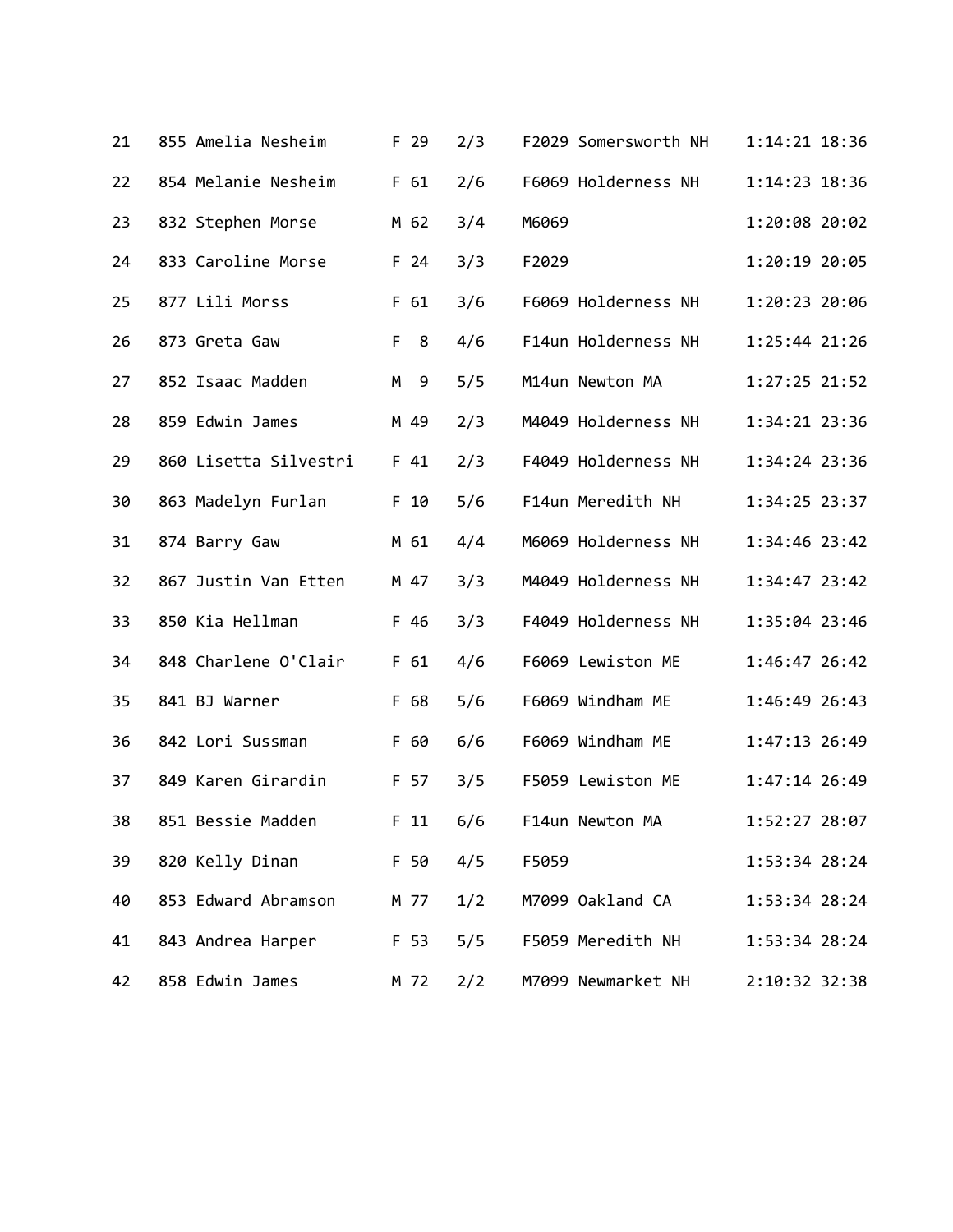### OVERALL 4.0 Mile MALE WINNERS

| Place Name |                   | No. Age City |        |                          | St Guntime Pace |  |
|------------|-------------------|--------------|--------|--------------------------|-----------------|--|
|            |                   |              |        |                          |                 |  |
|            | 1 Coop Jones      | 829 09       |        |                          | 38:47 9:42      |  |
|            | 2 Graham Thompson |              | 830 50 |                          | 45:30 11:23     |  |
|            | 3 John Fleming    |              |        | 865 38 Woburn MA         | 49:55 12:29     |  |
|            | 4 Andy Mathieson  |              |        | 864 64 Holderness NH     | 53:59 13:30     |  |
|            | 5 Keith Noyes     |              |        | 875 48 New Hampton NH NH | 55:32 13:53     |  |

#### OVERALL 4.0 Mile FEMALE WINNERS

| Place Name |                     | No. Age City |                      | St Guntime Pace |  |
|------------|---------------------|--------------|----------------------|-----------------|--|
|            |                     |              |                      |                 |  |
|            | 1 Elizabeth Miller  |              | 831 32 Andover MA    | 40:52 10:13     |  |
|            | 2 Moire O'Mullane   |              | 856 31 Haverhill MA  | 47:58 12:00     |  |
|            | 3 Lisa Athanasia    |              | 847 37 Plymouth NH   | 48:48 12:12     |  |
|            | 4 Guilla Van Etten  |              | 868 10 Holderness NH | 50:01 12:31     |  |
|            | 5 Kathleen Aldridge |              | 876 60 Gilford NH    | 51:56 12:59     |  |

#### 4.0 MILE AGE-GROUP RESULTS

9TH ANNUAL SQUAM RIDGE 4.0 MILE TRAIL RACE

HOLDERNESS, NH SUNDAY, SEPTEMBER 19, 2021

MALE AGE GROUP: 14 and Under

| Place No. | Name |                                                        |           |                                                                                  |
|-----------|------|--------------------------------------------------------|-----------|----------------------------------------------------------------------------------|
|           |      |                                                        |           |                                                                                  |
|           |      |                                                        |           |                                                                                  |
|           |      |                                                        |           |                                                                                  |
| 3         |      |                                                        |           |                                                                                  |
|           |      | 1 829 Coop Jones<br>2 861 Edu James<br>644 Claus James | <b>A9</b> | Age Guntime Pace<br>$38:47$ 9:42<br>$10$ $1:07:11$ $16:48$<br>13, 1:07:34, 16:54 |

FEMALE AGE GROUP: 14 and Under

| Place No.     | Name                 |    | Age Guntime Pace       |  |
|---------------|----------------------|----|------------------------|--|
|               |                      |    |                        |  |
| $\mathbf{1}$  | 868 Guilla Van Etten | 10 | 50:01 12:31            |  |
| $\mathcal{P}$ | 872 Ellie Gaw        |    | 10 1:13:57 18:30       |  |
|               | 3 862 Abigail Furlan |    | $11$ $1:13:59$ $18:30$ |  |

MALE AGE GROUP: 15 - 19

|       | Place No. Name |                                              |     | Age Guntime Pace |  |
|-------|----------------|----------------------------------------------|-----|------------------|--|
| _____ | ___<br>____    | ____________________<br>____________________ | ___ | _____<br>_______ |  |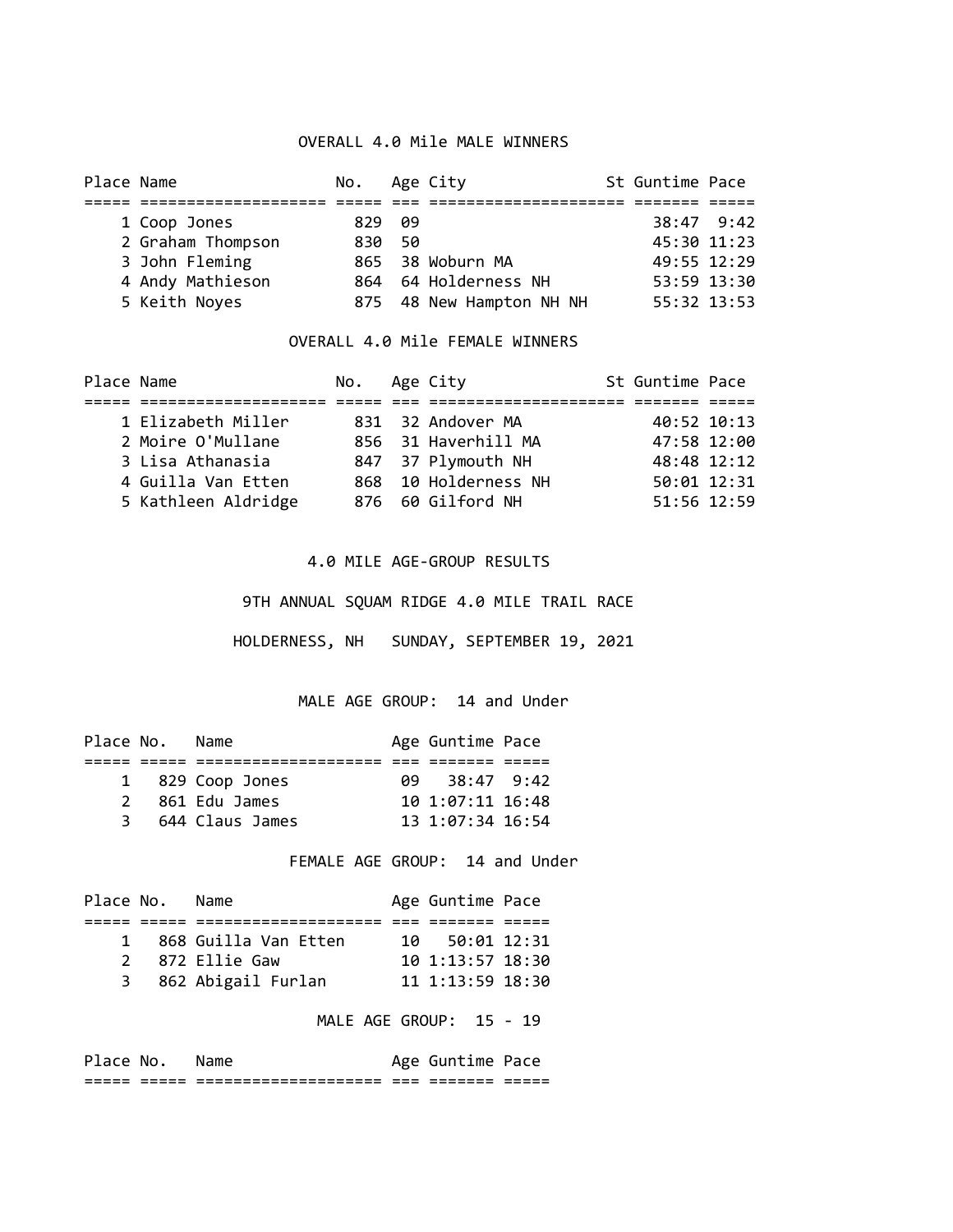FEMALE AGE GROUP: 15 - 19

Place No. Name **Age Guntime Pace** ===== ===== ==================== === ======= ===== MALE AGE GROUP: 20 - 29 Place No. Name Age Guntime Pace ===== ===== ==================== === ======= ===== FEMALE AGE GROUP: 20 - 29 Place No. Name Age Guntime Pace ===== ===== ==================== === ======= ===== 1 871 Samantha Palacios 29 54:25 13:37 2 855 Amelia Nesheim 29 1:14:21 18:36 3 833 Caroline Morse 24 1:20:19 20:05 MALE AGE GROUP: 30 - 39 Place No. Name Age Guntime Pace ===== ===== ==================== === ======= ===== 1 865 John Fleming 38 49:55 12:29 FEMALE AGE GROUP: 30 - 39 Place No. Name **Age Guntime Pace** ===== ===== ==================== === ======= ===== 1 831 Elizabeth Miller 32 40:52 10:13 2 856 Moire O'Mullane 31 47:58 12:00 3 847 Lisa Athanasia 37 48:48 12:12 ♠ MALE AGE GROUP: 40 - 49 Place No. Name **Age Guntime Pace** ===== ===== ==================== === ======= ===== 1 875 Keith Noyes 48 55:32 13:53 2 859 Edwin James 49 1:34:21 23:36 3 867 Justin Van Etten 47 1:34:47 23:42 FEMALE AGE GROUP: 40 - 49 Place No. Name **Age Guntime Pace** ===== ===== ==================== === ======= ===== 1 866 Courtney Van Etten 44 53:05 13:17 2 860 Lisetta Silvestri 41 1:34:24 23:36 3 850 Kia Hellman 46 1:35:04 23:46

MALE AGE GROUP: 50 - 59